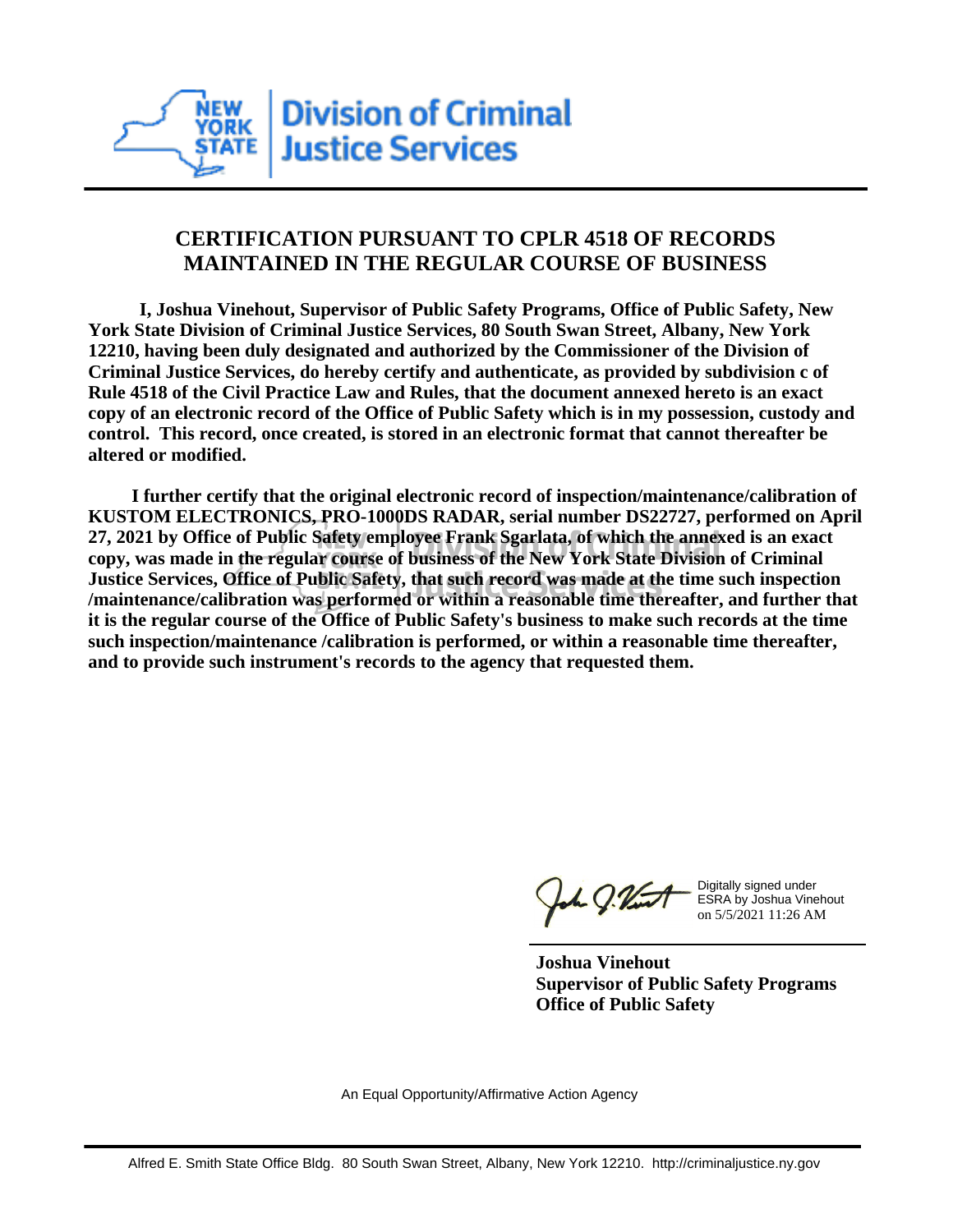## **RADAR RECORD OF INSPECTION / MAINTENANCE / CALIBRATION**

## **Name of Submitting Agency: Wayne County Sheriff`s Office Manufacturer: KUSTOM ELECTRONICS Model: PRO-1000DS Date: April 27, 2021 Serial Number: DS22727**

 **I hereby certify that KUSTOM ELECTRONICS RADAR, model PRO-1000DS, serial number DS22727/ / LA41590 / / N/A, has been calibrated using standards whose accuracies are established by the National Bureau of Standards, or have been derived by the ratio type of self calibration techniques. Calibration has been effected by controlled tests performed on the date indicated above.**

| <b>Test No</b> | <b>Internal Standard</b>                   | <b>Test Result</b> |
|----------------|--------------------------------------------|--------------------|
|                | 32 MPH                                     | 32 MPH             |
| <b>Test No</b> | <b>Certification Standard (Stationary)</b> | <b>Test Result</b> |
|                | 65 MPH                                     | 65 MPH             |
|                | 35 MPH<br>YORK                             | 35 MPH             |
| <b>Test No</b> | <b>Certification Standard (Moving)</b>     | <b>Test Result</b> |
|                | 65 MPH                                     | <b>30 MPH</b>      |
|                | <b>35 MPH</b>                              |                    |

**Turning Fork Certification / Date of Certification: April 27, 2021**

| <b>Serial Number</b> | <b>Frequency</b> | <b>Test Result</b> |
|----------------------|------------------|--------------------|
| 36118                | 4730 HZ          | 65 MPH             |

**The above stated tuning fork has been tested and found to oscillate at 4730 Hertz. It will cause a calibration signal of 65 MPH when used with a Doppler traffic radar operating at 24,150 Mhz.**

| <b>Serial Number</b> | <b>Frequency</b> | <b>Test Result</b> |
|----------------------|------------------|--------------------|
| 864                  | 2540 HZ          | 35 MPH             |

**The above stated tuning fork has been tested and found to oscillate at 2540 Hertz. It will cause a calibration signal of 35 MPH when used with a Doppler traffic radar operating at 24,150 Mhz.**

 **I further certify that the entries made in these records were made at the time that the inspection /maintenance/calibration of the above identified RADAR was performed, or within a reasonable time thereafter.**

 *page 1 of 2* 

Digitally signed under ESRA by Frank Sgarlata on 4/27/2021 12:24 PM

**\_\_\_\_\_\_\_\_\_\_\_\_\_\_\_\_\_\_\_\_\_\_\_\_\_\_\_\_\_\_\_\_\_\_\_\_\_**

**Frank Sgarlata Highway Safety Equipment Technician Office of Public Safety**